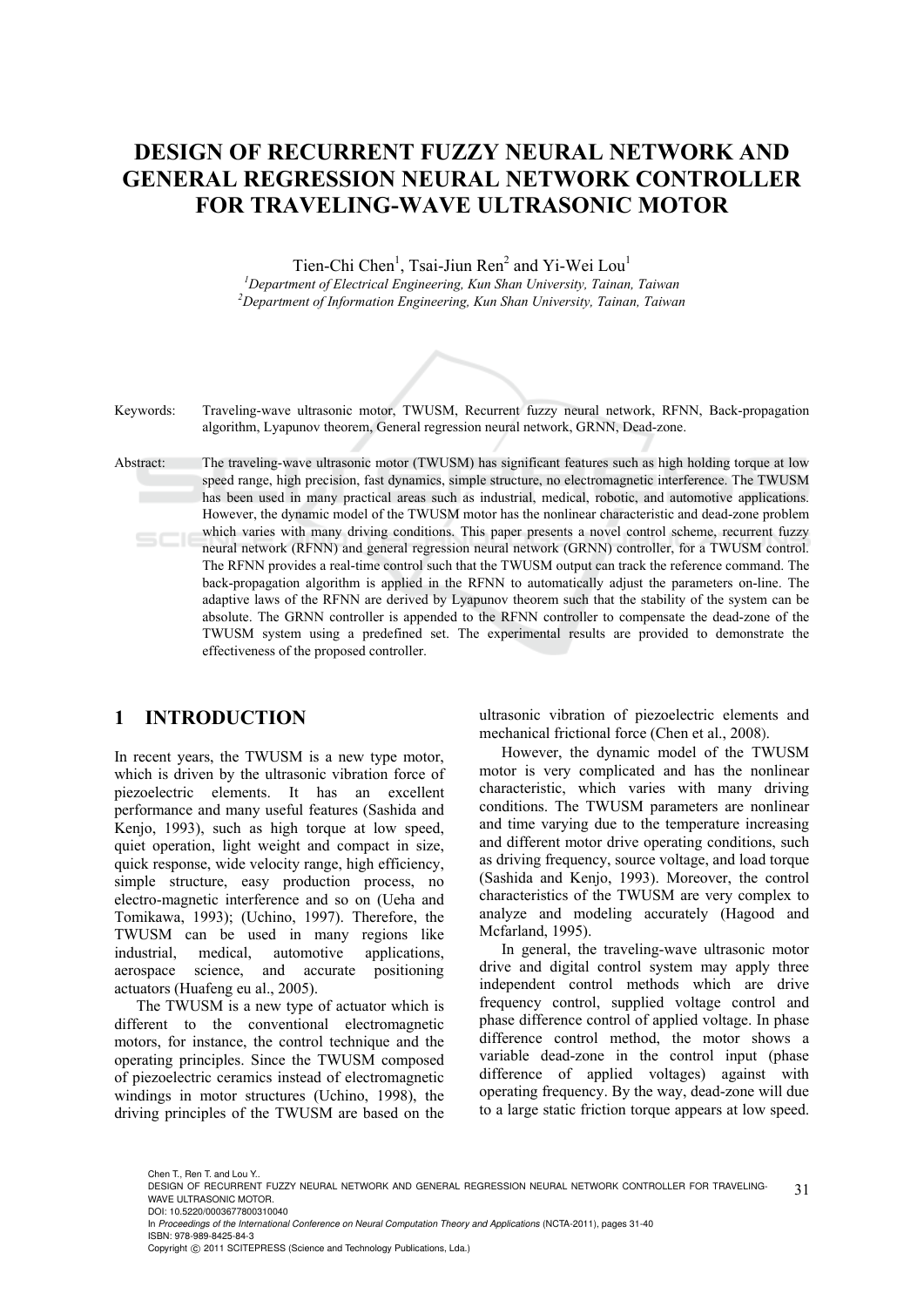Hence, it is difficult to design a perfect angle controller which can accurate control at all times. According to practical control issues, there have been reported many speed controllers based on PI (proportional plus integral) controller uses mathematical model of the motor.

Because the control algorithms of the PI controller are simple, and the controllers have the advantages such as high-stability margin and highreliability when the controllers are tuned properly, the PI controller can use to drive the common motors. However, the PI controller can not maintain these virtues at all times. Especially, the ultrasonic motor has the nonlinear speed characteristics which vary with drive operating conditions. In order to overcome these difficulties, the dynamic controller with adjustable parameters and online learning algorithms will be suggested for the unknown or uncertain dynamics systems (Bal and Bekiroglu, 2004); (Bal and Bekiroglu, 2005).

In the past few years, there has been much research on the applications of neural networks (NNs) in order to deal with the nonlinearities and uncertainties in control systems (Alessandri et al., 2007); (Liu, 2007); (Abiyev and Kaynak, 2008). According to the structures of the NNs, the NNs can be mainly classified as feedforward NNs and recurrent NNs (RNNs) (Lin and Hsu, 2005). It is well known that feedforward NNs is capable of approximating any continuous functions closely. But the feedforward NNs are a static mapping without the aid of delays. The feedforward NNs is unable to represent a dynamic mapping. Although, the feedforward NNs presented in much research has used to deal with delay and dynamical problems. The feedforward NNs must require a large number of neurons to express dynamical responses (Ku and Lee, 1995). Furthermore, the calculations of the weights do not update quickly and the function approximation is sensitive to the training data.

On the other hand, RNNs (Juang et al., 2009) have superior capabilities compared with feedforward NNs, such as dynamics response and the information-storing ability for later use. Since the recurrent neuron has an internal feedback loop, it captures the dynamic response of a system without external feedback through long delays. Thus, the RNNs are a dynamic mapping and displays good control performance in the presence of the unknowable and time-varying model dynamics (Stavrakouds and Theochairs, 2007). As the result which is exhibited previously, the RNNs are better suited for dynamical systems than the feedforward NNs.

Furthermore, if the number of the hidden neurons is chosen too many, the computation loading is heavy so that it is not suitable for online practical applications. If the number of the hidden neurons is chosen too less, the learning performance may not be good enough to achieve the desired control performance. To solve this problem, this scheme proposed a novel controller, recurrent fuzzy neural networks (RFNN), for maintain high accuracy.

The RFNN control has a number of attractive advantages compared to the RNN control. For example, superior modeling performance due to local modeling and the fuzzy partition of the input space, linguistic description in terms of dynamic fuzzy rules, proper structure learning based on training examples, and parsimonious models with smaller parametric complexity (Lin and Chen, 2005). Thus, RFNN systems which combine the capability of fuzzy reasoning to handle uncertain information and the capability of artificial recurrent neural networks to learn processes, is used to deal with nonlinearities and uncertainties of the TWUSM.

In spite of the perfect RFNN controller has designed, there still exists a challenge for considering the TWUSM as a plant. In the proposed RFNN control schemes, the controller is effective in handling the small characteristics variations of the motor due to the updating of the connecting weights in the RFNN. However, the RFNN controller is not able to fully compensate for the dead-zone effect, and therefore the dynamic response is deteriorated (Senjyu et al., 2002). For the reason, an angle control scheme for the TWUSM with the dead-zone compensation based on RFNN is presented in this scheme. The general regression neural networks (GRNN) is adopted to determine the dead-zone compensating input and decouple the output of the RFNN. Because of the saturation reverse effect, phase difference control is not adequate for a precise angle control. Therefore the drive frequency has to be implemented in addition, which leads to a more accurate control strategy. Thus, the GRNN based on RFNN control scheme which apply both the driving frequency and phase difference constructing as the dual-mode control method was presented. The proposed controller can take the nonlinearity into account and compensate the dead-zone of TWUSM. Further, this also provides the robust performance against the parameter variations. The usefulness and validity of the proposed control scheme is examined through experimental results. The experimental results reveal that the GRNN base on the RFNN controller maintains stable and good performance on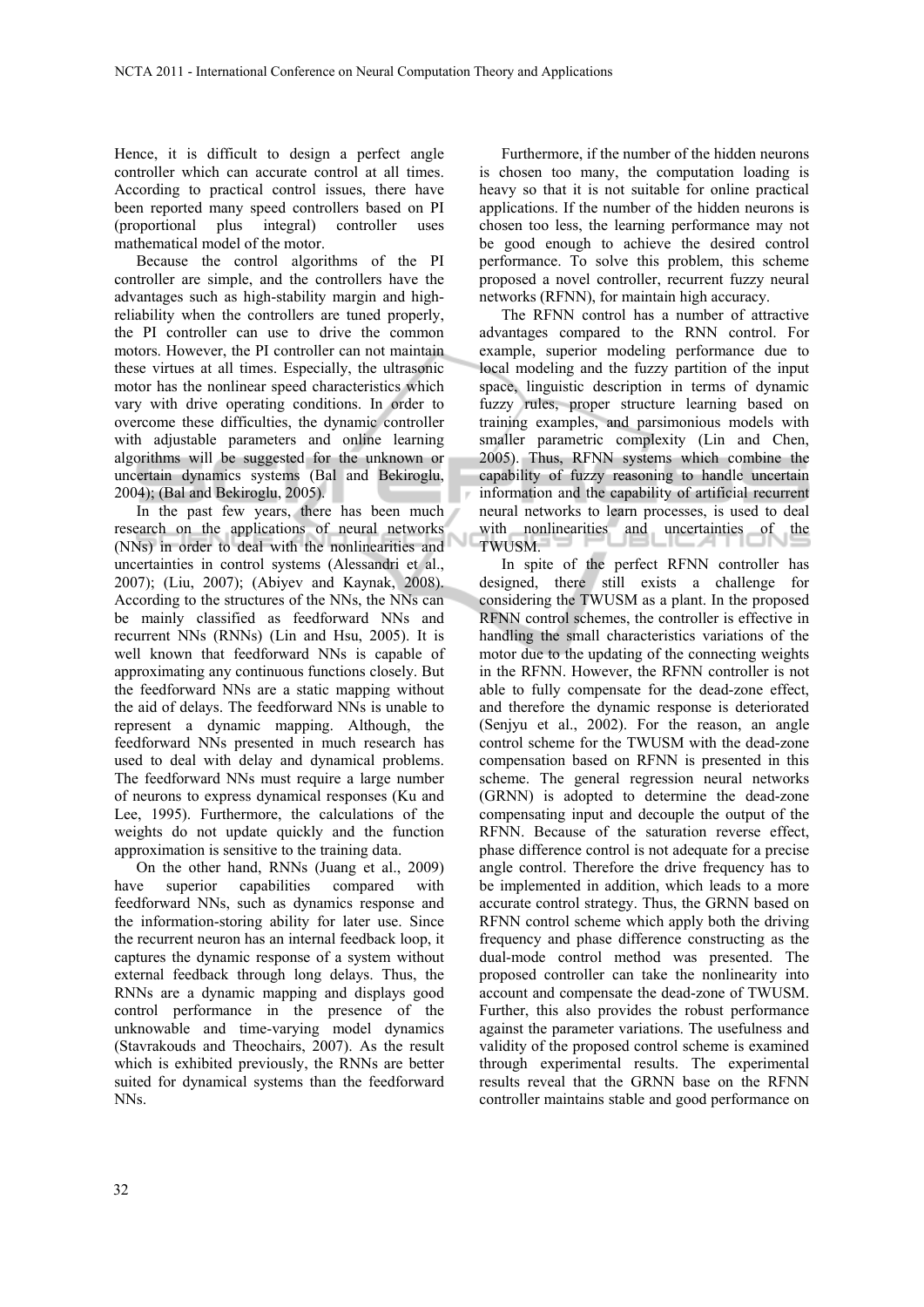different motion conditions. These demonstrate the reliability of the proposed control scheme and effectiveness of the MGRNN modeling control scheme in this scheme.

### **2 THE CONTROL SCHEME**

The nonlinear dynamic system of the TWUSM is expressed as:

$$
\ddot{\theta} = f(\theta) + g(\theta)u(t) + d(t)
$$
 (1)

where  $f(\cdot)$  and  $g(\cdot)$  are unknown functions, and assume they are bounded. *u*(*t*) is the control input,  $d(t)$  is the external disturbance, and  $\theta$  is rotor angle displace of the TWUSM.

The proposed control scheme, illustrated as the Figure 1, is composes of two main blocks, RFNN and GRNN controller. The RFNN provides a realtime control such that the TWUSM output can track the reference command  $\theta_r$ . The back-propagation algorithm is applied in the RFNN to automatically adjust the parameters on-line. The adaptive laws of the RFNN are derived by Lyapunov Theorem such that the stability of the system can be absolute.  $\Gamma$ ,  $\Gamma_m^T$ ,  $\Gamma_{\sigma}^T$ ,  $\Gamma_r^T$  are the training parameters of adaptive update law, and  $\eta_1$ ,  $\eta_2$ ,  $\eta_3$ ,  $\eta_4$ ,  $\eta_5$  are the learning rates. The GRNN controller is appended to the RFNN controller to compensate the dead-zone of the TWUSM system using a predefined set. The GRNN controller is designed to avoid the dead-zone response of the TWUSM.



Figure 1: The control structure.

#### **2.1 Recurrent Fuzzy Neural Networks Control System**

To design a controller such that the TWUSM output can track the reference command. First, define the tracking error vector as

$$
E = [e, \dot{e}]^T \tag{2}
$$

where  $e = \theta - \theta$  is the angle tracking error. From (1) and (2), an ideal controller can be chosen as

$$
u^*(t) = \frac{1}{g_n(\theta)} [\ddot{\theta}_r - f_n(\theta) - d_n(t) + K^T E]
$$
 (3)

where  $K = [k_2, k_1]^T$ ,  $k_1$  and  $k_2$  are positive constants. Applying (2) to (3), the error dynamics can be expressed as

$$
\ddot{e} + k_1 \dot{e} + k_2 e = 0 \tag{4}
$$

If  $K$  is chosen to correspond to the coefficients of a Hurwitz polynomial, that is a polynomial whose roots lie strictly in the open left half of the complex plane, then the result achieved where  $\lim_{t\to\infty} e(t) = 0$ for any initial conditions. Nevertheless, the functions  $f(\theta)$  and  $g(\theta)$  aren't accurate known and the external load disturbances is perturbed. Thus, the ideal controller  $u^*(t)$  cannot be practical implemented. Therefore, the RFNN system will be designed to approximate this ideal controller.

Figure 2 shows the four-layer RFNN structure of the angle controller, which is comprised by the input layer, membership layer, rule layer, and output layer. The superscript of symbol *y* means the ordinal number of the layer, and the subscript of symbol *y* means its number. The symbol *w* expresses the weight of the signals. The model of RFNN is summarized as follows:

(1) **Input Layer.** The inputs of the RFNNr are 1  $x_e^1 = e$  and  $x_e^1 = \dot{e}$ . The outputs of input layer are  $y_{e, e}^1$ and  $y_{\dot{e},i}^1$ , which are equal to the inputs:

$$
y_{e,i}^1 = x_e^1; \quad i = 1 \sim 3 \tag{5}
$$

$$
y_{\dot{e},i}^1 = x_{\dot{e}}^1; \quad i = 1 \sim 3 \tag{6}
$$

(2) **Membership Layer.** There are three membership functions for *e*, and *e* , respectively. The three signals are sent to calculate the degree belonging to the specified fuzzy set. The outputs  $y_{e_i}^2$ and  $y_{\hat{e},i}^2$  are as follows.

$$
y_{e,i}^2 = \exp\left(-\left(\frac{y_{e,i}^1 - m_{e,i}}{\sigma_{e,i}}\right)^2\right); \quad i = 1 \sim 3
$$
 (7)

$$
y_{e,j}^2 = \exp\left(-\left(\frac{y_{e,j}^1 - m_{e,j}}{\sigma_{e,j}}\right)^2\right); \quad i = 1 \sim 3
$$
 (8)

where *m* and  $\sigma$  are the mean and the standard deviation of the Gaussian function. They express the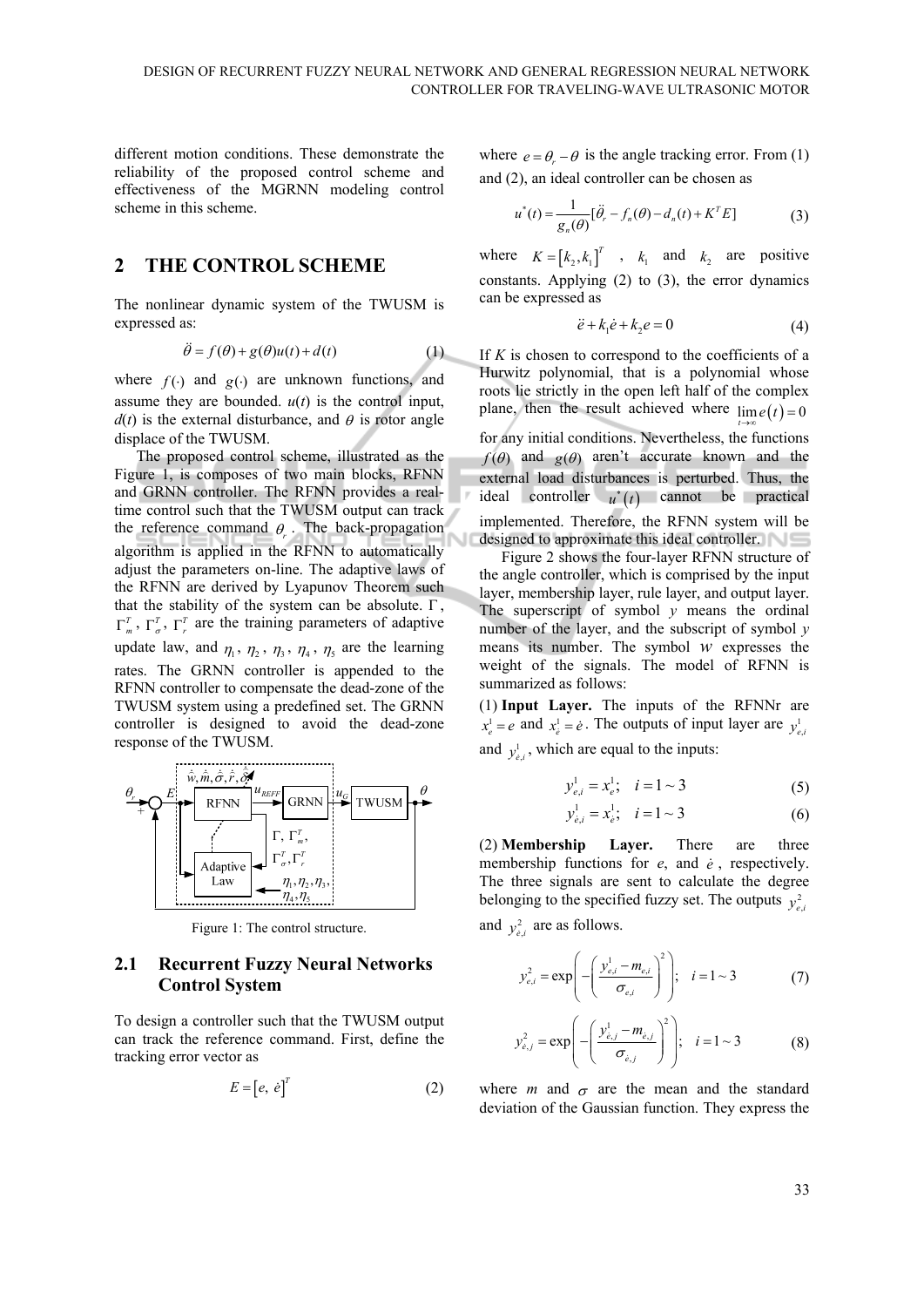different membership functions of the RFNN, so the output of the layer can represents the belonging degree of the input to the fuzzy rule.

(3) **Rule Layer.** The outputs  $y_k^3$  of the rule layer can be expressed as

$$
y_k^3(t) = (1 + \frac{1}{1 + 100 \cdot \exp^{-10r_k^D y_k^3(t-1)}}) y_{e,i}^2(t) y_{\dot{e},j}^2(t)
$$
(9)

where  $k = 3 \times (i-1) + j$ ,  $i = 1 \sim 3$ ,  $j = 1 \sim 3$  and  $k = 1 \sim 9$ .  $r_k^D$  are the weights. The value of  $y_k^3$  is always positive and between zero and two.

(4) **Output Layer.** The output  $y_o^4$  of the RFNN can be expressed as

$$
u_{RFNN} = y_o^4 = \sum_{k=1}^{9} w_k y_k^3 + \hat{\delta} \text{sgn}(\mathbf{E}^T \mathbf{P} \mathbf{B})
$$
  
= 
$$
w^T \Gamma(x, m, \sigma, r) + \hat{\delta} \text{sgn}(\mathbf{E}^T \mathbf{P} \mathbf{B})
$$
 (10)

where  $\Gamma(x, m, \sigma, r) = \begin{bmatrix} y_1^3 & y_2^3 & \dots & y_9^3 \end{bmatrix}^T$  fuzzy rule function vector, and  $w = \begin{bmatrix} w_1 & w_2 & \dots & w_9 \end{bmatrix}^T$ adjustable output weight vector,  $\delta$  a small positive constant, and  $E = [e, \dot{e}]^T$ .



Figure 2: The structure of Recurrent Fuzzy Neural Networks.

Assume there exists an optimal RFNN to approximate the ideal control law such that

$$
u^* = u^*_{RFNN}(e, w^*, m^*, \sigma^*, r^*) + \varepsilon = w^{*^T} \Gamma^* + \varepsilon \tag{11}
$$

where  $\varepsilon$  is a minimum reconstructed error,  $w^*$ ,  $m^*$ ,  $\sigma^*$ ,  $r^*$  and  $\Gamma^*$  are optimal parameters of  $w$ ,  $m$ ,  $\sigma$ ,  $r$  and  $\Gamma$ , respectively. Thus, the RFNN control law is assumed to take the following form:

$$
u = u_{RFNN} = \hat{w}^T \hat{\Gamma} + \hat{\delta} \text{sgn}(\mathbf{E}^T \mathbf{P} \mathbf{B}) \tag{12}
$$

where  $\hat{w}$ ,  $\hat{m}$ ,  $\hat{\sigma}$ ,  $\hat{r}$  and  $\hat{\Gamma}$  are estimations of the optimal parameters, provided by tuning algorithms to be introduced later. Subtracting (12) from (11), an approximation error  $\tilde{u}$  is obtained as

$$
\tilde{u} = u^* - u = w^{*T} \Gamma^* + \varepsilon - \hat{w}^T \hat{\Gamma} - \hat{\delta} \text{sgn}(\mathbf{E}^T \mathbf{P} \mathbf{B}) \n= \tilde{w}^T \Gamma^* + \hat{w}^T \tilde{\Gamma} + \varepsilon - \hat{\delta} \text{sgn}(\mathbf{E}^T \mathbf{P} \mathbf{B})
$$
\n(13)

where  $\tilde{w} = w^* - \hat{w}$  and  $\tilde{\Gamma} = \Gamma^* - \hat{\Gamma}$ . The linearization technique transforms the multidimensional receptive-field basis functions into a partially linear form such that the expansion of  $\tilde{\Gamma}$  in Taylor series becomes

$$
\tilde{\Gamma} = \begin{bmatrix} \tilde{y}_1^3 & \dots & \tilde{y}_9^3 \end{bmatrix}^T = \Gamma_m \tilde{m} + \Gamma_\sigma \tilde{\sigma} + \Gamma_r \tilde{r} + O_\nu \tag{14}
$$

where  $\tilde{y}_k^3 = y_k^{3*} - \hat{y}_k^3$ ,  $y_k^{3*}$  the optimal parameter of  $\hat{y}_k^3$ ,  $\hat{y}_k^3$  the estimated parameter of  $y_k^{3*}$ ,  $\tilde{m} = m^* - \hat{m}$ ,  $\tilde{\sigma} = \sigma^* - \hat{\sigma}$ ,  $\tilde{r} = r^* - \hat{r}$ , *O* higher-order terms,  $\Gamma_m = \left[ \partial y_1^3 / \partial m \dots \partial y_9^3 / \partial m \right]^T \Big|_{m = \hat{m}}, \ \Gamma_{\sigma} = \left[ \partial y_1^3 / \partial \sigma \dots \partial y_9^3 / \partial \sigma \right]^T \Big|_{\sigma = \hat{\sigma}}$ and  $\Gamma_r = \left[ \partial y_1^3 / \partial r \quad \dots \quad \partial y_9^3 / \partial r \right]^T \big|_{r=r}$ .

Equation (14) can be rewritten as

$$
\Gamma^* = \hat{\Gamma} + \Gamma_m \tilde{m} + \Gamma_\sigma \tilde{\sigma} + \Gamma_r \tilde{r} + O_\nu \tag{15}
$$

Substituting (15) into (13), it can be rewritten as:

$$
\tilde{u} = \tilde{w}^T (\hat{\Gamma} + \Gamma_m \tilde{m} + \Gamma_\sigma \tilde{\sigma} + \Gamma_r \tilde{r} + O_v) \n+ \hat{w}^T (\Gamma_m \tilde{m} + \Gamma_\sigma \tilde{\sigma} + \Gamma_r \tilde{r} + O_v) + \varepsilon - \hat{\delta} \text{sgn}(\mathbf{E}^T \mathbf{P} \mathbf{B}) \n= \tilde{w}^T \hat{\Gamma} + \hat{w}^T (\Gamma_m \tilde{m} + \Gamma_\sigma \tilde{\sigma} + \Gamma_r \tilde{r}) - \hat{\delta} \text{sgn}(\mathbf{E}^T \mathbf{P} \mathbf{B}) + D
$$
\n(16)

where  $D = \tilde{w}^T(\Gamma_m \tilde{m} + \Gamma_{\sigma} \tilde{\sigma} + \Gamma_{r} \tilde{r}) + w^{*T} O_v + \varepsilon$  is the uncertainty term, and this term is assumed to be bounded with a small positive constant  $\delta$  ( let  $|D| \le \delta$ ). From (1), (4) and (16), an error equation is obtained

$$
\dot{E} = AE + B(u^* - u) = AE + B\tilde{u}
$$
  
= AE + B[\tilde{w}^T \hat{\Gamma} + \tilde{w}^T (\Gamma\_m \tilde{m} + \Gamma\_\sigma \tilde{\sigma} + \Gamma\_r \tilde{r}) - \hat{\delta}sgn(E^TPB) + D ] (17)

Consider the RFNN dynamic system represented by (1), if the RFNN control law is designed as (12) with the adaptation laws for networks parameters shown in (18)–(22), the stability of the proposed RFNN control system can be guaranteed. where  $\eta_1$ ,  $\eta_2$ ,  $\eta_3$ ,  $\eta$ <sub>4</sub> and  $\eta$ <sub>5</sub> are strictly positive constants.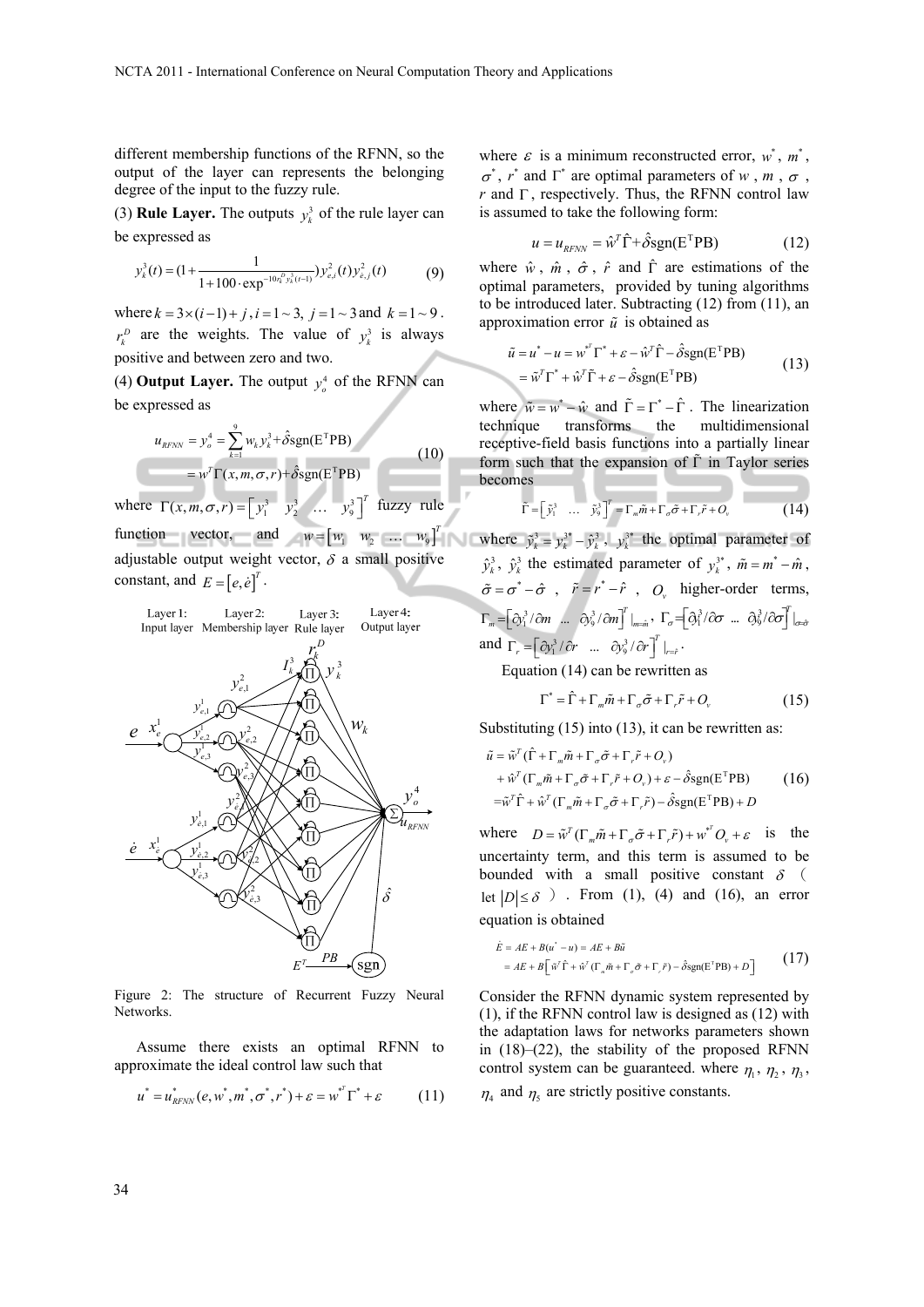$$
\dot{\hat{w}} = \eta_1 \hat{\Gamma} E^T P B \tag{18}
$$

$$
\dot{\hat{m}} = \eta_2 \Gamma_m^T \hat{w} E^T P B \tag{19}
$$

$$
\dot{\hat{\sigma}} = \eta_3 \Gamma_\sigma^T \hat{w} E^T P B \tag{20}
$$

$$
\dot{\hat{r}} = \eta_4 \Gamma_r^T \hat{w} E^T P B \tag{21}
$$

$$
\dot{\hat{\delta}} = \eta_s \left| E^T P B \right| \tag{22}
$$

#### **Proof:**

Define a Lyapunov function candidate as

$$
V(t) = \frac{1}{2} E^{T} PE + \frac{1}{2\eta_{1}} tr(\tilde{w}^{T} \tilde{w}) + \frac{1}{2\eta_{2}} \tilde{m}^{T} \tilde{m}
$$
  
+ 
$$
\frac{1}{2\eta_{3}} \tilde{\sigma}^{T} \tilde{\sigma} + \frac{1}{2\eta_{4}} \tilde{r}^{T} \tilde{r} + \frac{1}{2\eta_{5}} \tilde{\delta}^{2}
$$
 (23)

where  $P$  is a symmetric positive definite matrix which satisfies the following Lyapunov equation

$$
A^T P + P A = -Q \tag{24}
$$

where *Q* is a positive definite matrix. Here, the estimation error of the uncertainty bound is defined as  $\tilde{\delta} = \delta - \hat{\delta}$ . Taking the differential of the Lyapunov function (23) and using (16) and (24), it is concluded that

$$
\dot{V}(t) = -\frac{1}{2} E^T Q E + E^T P B \left[ \tilde{w}^T \hat{\Gamma} + \hat{w}^T (\Gamma_m \tilde{m} + \Gamma_\sigma \tilde{\sigma} + \Gamma_r \tilde{r}) - u_c + D \right] \n- \frac{1}{\eta_1} \tilde{w}^T \dot{\tilde{w}} - \frac{1}{\eta_2} \dot{\tilde{m}}^T \tilde{m} - \frac{1}{\eta_3} \dot{\tilde{\sigma}}^T \tilde{\sigma} - \frac{1}{\eta_4} \dot{\tilde{r}}^T \tilde{r} - \frac{1}{\eta_5} \tilde{\delta} \dot{\tilde{\delta}} \tag{25}
$$

Take (18)-(22) into (25), the derivative of *V* can be rewritten as

$$
\dot{V}(t) = -\frac{1}{2}E^{T}QE + E^{T}PBD - E^{T}PBu_{C} - \frac{1}{\eta_{s}}(\delta - \hat{\delta})\dot{\hat{\delta}}
$$
  

$$
\leq -\frac{1}{2}E^{T}QE - |E^{T}PB|(\delta - |D|) \leq 0
$$
\n(26)

Therefore no matter what the situation is, the derivative of *V* respect to time is smaller than zero. Since  $\dot{V}(t) \le 0$  is negative semi-definite (i.e.,  $\dot{V}(t) \le \dot{V}(0)$ , which implies *E*,  $\tilde{w}$ ,  $\tilde{m}$ ,  $\tilde{\sigma}$ ,  $\tilde{\delta}$  and  $\tilde{r}$ are bounded. Let function  $F(t) = E^{T}OE/2 \leq -V(t)$ , and integrate function with respect to time.

Because  $V(0)$  is bounded, and  $V(t)$  is bounded, the following result is obtained:

$$
\lim_{t \to \infty} \int_0^t F(\tau) d\tau < \infty \tag{27}
$$

Also, since  $\dot{F}(t)$  is bounded, so by Barbalat's Lemma, it can be shown that  $\lim_{t \to \infty} F(t) = 0$ . It implies that  $E(t)$  will converge to zero as  $t \rightarrow \infty$ . As a result, the stability of the proposed control system can be guaranteed.

#### **2.2 Convergence Analysis of RFNN**

Although the stability of the adaptive RFNN control system can be guaranteed, the parameters  $\hat{w}$ ,  $\hat{m}$ ,  $\hat{\sigma}$ and  $\hat{r}$  in (18)–(21) can not be guaranteed within a bound value. The output of the RFNN is bounded, whether the means, the standard deviation of the Gaussian function and weights are bounded. Define the constrain sets  $\overline{w}$ ,  $\overline{m}$ ,  $\overline{\sigma}$  and  $\overline{r}$  respectively

$$
U_w = \left\{ \left\| \hat{w} \right\| \le \overline{w} \right\} \tag{28}
$$

$$
U_m = \left\{ \|\hat{m}\| \le \overline{m} \right\} \tag{29}
$$

$$
U_{\sigma} = \{ \|\hat{\sigma}\| \le \bar{\sigma} \}
$$
 (30)

$$
U_r = \left\{ \|\hat{r}\| \le \overline{r} \right\} \tag{31}
$$

where  $\| \cdot \|$  is a two-norm of vector,  $\overline{w}$ ,  $\overline{m}$ ,  $\overline{\sigma}$  and  $\bar{r}$  are positive constants, and the adaptive laws (18)-(21) can be modified as follows

$$
\hat{\mathbf{w}} = \begin{cases} \eta_{\mathbf{i}} \hat{\mathbf{r}} \mathbf{r}^T P B, & \text{if } \|\hat{\mathbf{w}}\| < \overline{\mathbf{w}} \text{ or } (\|\hat{\mathbf{w}}\| = \overline{\mathbf{w}} \text{ and } \mathbf{E}^T P B \hat{\mathbf{w}}^T \hat{\mathbf{r}} \le 0) \\ \eta_{\mathbf{i}} \hat{\mathbf{r}} \mathbf{r}^T P B - \eta_{\mathbf{i}} \hat{\mathbf{r}} \mathbf{r}^T P B \frac{\hat{\mathbf{w}} \hat{\mathbf{w}}^T}{\|\hat{\mathbf{w}}\|^2}, & \text{if } \|\hat{\mathbf{w}}\| = \overline{\mathbf{w}} \text{ and } \mathbf{E}^T P B \hat{\mathbf{w}}^T \hat{\mathbf{r}} > 0 \end{cases}
$$
(32)

$$
\dot{\hat{m}} = \begin{cases} \eta_{\perp} \Gamma_{n}^{\top} \hat{w} E^{\top} P B, & \text{if } \|\hat{m}\| < \bar{m} \text{ or } (\|\hat{m}\| = \bar{m} \text{ and } E^{\top} P B \hat{w}^{\top} \Gamma_{n} \hat{m} \le 0) \\ \eta_{\perp} \Gamma_{n}^{\top} \hat{w} E^{\top} P B - \eta_{\perp} \Gamma_{n}^{\top} \hat{w} E^{\top} P B \frac{\hat{m} \hat{m}^{\top}}{|\hat{m}|^{2}}, & \text{if } \|\hat{m}\| = \bar{m} \text{ and } E^{\top} P B \hat{w}^{\top} \Gamma_{n} \hat{m} > 0 \end{cases}
$$
(33)

$$
\dot{\hat{\sigma}} = \begin{cases} \eta_{\rm s} \Gamma^{\tau}_{\rm s} \hat{w} \tilde{w}^{\tau} P B, & \text{if } \|\hat{\sigma}\| < \overline{\sigma} \text{ or } (\|\hat{\sigma}\| = \overline{\sigma} \text{ and } E^{\tau} P B \hat{w}^{\tau} \Gamma_{\sigma} \hat{\sigma} \le 0) \\ \eta_{\rm s} \Gamma^{\tau}_{\sigma} \hat{w} E^{\tau} P B - \eta_{\rm s} \Gamma^{\tau}_{\sigma} \hat{w} E^{\tau} P B \frac{\hat{\sigma} \hat{\sigma}^{\tau}}{\|\hat{\sigma}\|}, & \text{if } \|\hat{\sigma}\| = \overline{\sigma} \text{ and } E^{\tau} P B \hat{w}^{\tau} \Gamma_{\sigma} \hat{\sigma} > 0 \end{cases} \tag{34}
$$

$$
\dot{\hat{r}} = \begin{cases} \eta_4 \Gamma^T_i \hat{w} E^T P B, & \text{if } ||\hat{r}|| < \overline{r} \text{ or } (||\hat{r}|| = \overline{r} \text{ and } E^T P B \hat{w}^T \Gamma_i \hat{r} \le 0) \\ \eta_4 \Gamma^T_i \hat{w} E^T P B - \eta_4 \Gamma^T_i \hat{w} E^T P B \frac{\hat{r} \hat{r}^T}{||\hat{r}||^2}, & \text{if } ||\hat{r}|| = \overline{r} \text{ and } E^T P B \hat{w}^T \Gamma_i \hat{r} > 0 \end{cases}
$$
(35)

If the initial values  $\hat{w}(0) \in U_w$ ,  $\hat{m}(0) \in U_m$ ,  $\hat{\sigma}(0) \in U_{\sigma}$ and  $\hat{r}(0) \in U_r$  then the adaptive laws (32)-(35)guarantee that  $\hat{w}(t) \in U_w$ ,  $\hat{m}(t) \in U_m$ ,  $\hat{\sigma}(t) \in U_{\sigma}$ and  $\hat{r}(t) \in U_r$  for all  $t \ge 0$ .

Define a Lyapunov function as

$$
v_w = \frac{1}{2} \hat{w}^T \hat{w}
$$
 (36)

And, the derivative of the Lyapunov function is presented as

$$
\dot{\mathbf{v}}_{w} = \hat{\mathbf{w}}^{T} \dot{\hat{\mathbf{w}}}
$$
 (37)

Assume the first line of (32) is true, either  $\|\hat{w}\| < \overline{w}$  or  $(\|\hat{w}\| = \overline{w}$  *and*  $E^T P B \hat{w}^T \hat{\Gamma} \le 0)$ . Substituting the first line of (32) into (37), which becomes  $\dot{v}_w = \eta_1 E^T P B \hat{w}^T \hat{\Gamma} \le 0$  . As a result,  $\|\hat{w}\| \le \overline{w}$  is guaranteed. In addition, when  $\|\hat{w}\| = \overline{w}$  and  $E^T P B \hat{w}^T \hat{\Gamma} > 0$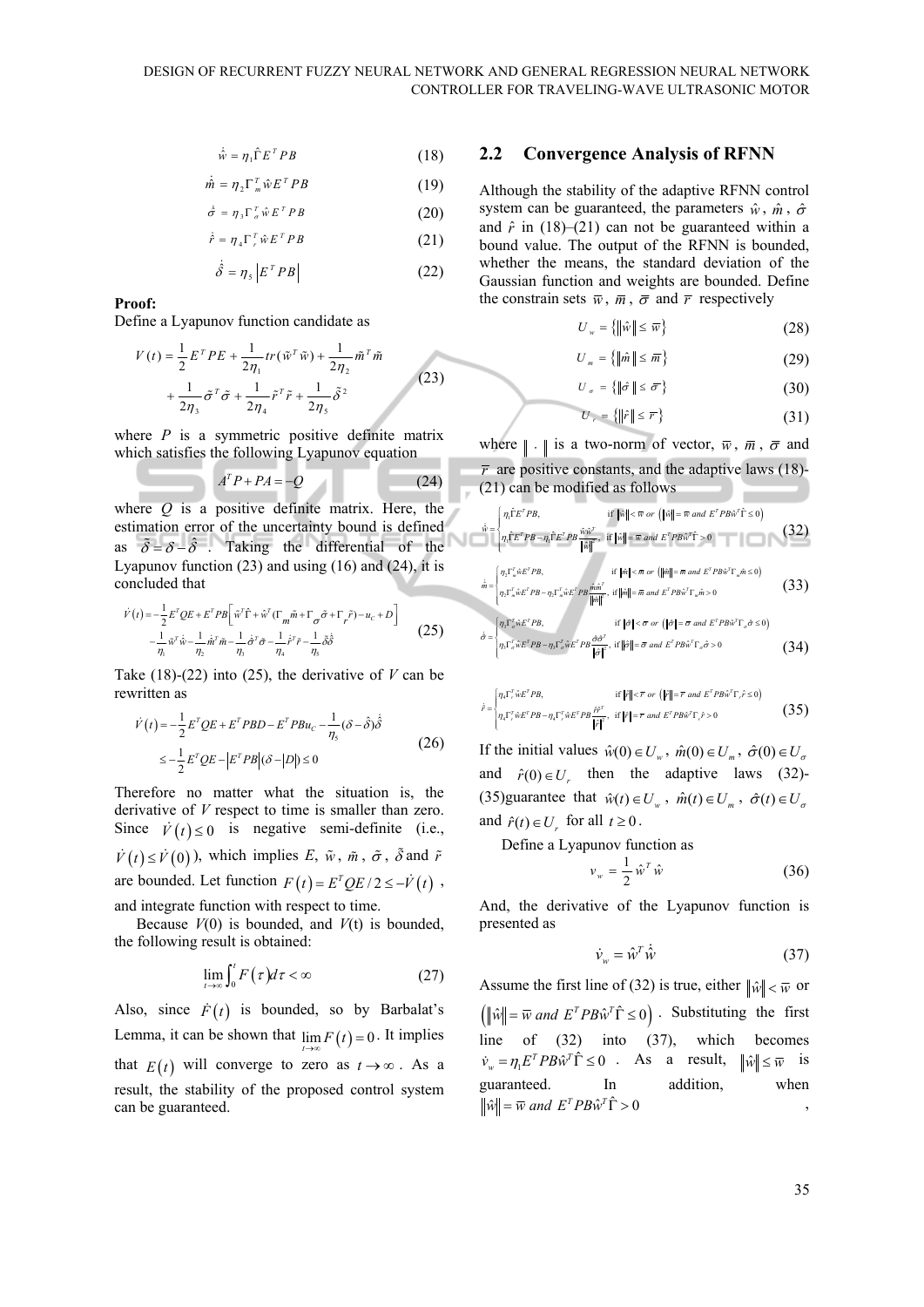$$
\dot{\mathbf{v}}_{w} = \eta_{1} E^{T} P B \hat{\mathbf{w}}^{T} \hat{\Gamma} - \eta_{1} E^{T} P B \frac{\hat{\mathbf{w}}^{T} \hat{\mathbf{w}}}{\left\| \hat{\mathbf{w}} \right\|^{2}} \hat{\mathbf{w}}^{T} \hat{\Gamma} = 0 \quad . \quad \text{That}
$$

 $\|\hat{w}\| \leq \overline{w}$  can be also assured. Thereby, the initial value of  $\hat{w}$  is bounded,  $\|\hat{w}\|$  is bounded by the constraint set  $\overline{w}$  for  $t \ge 0$ . Similarly, it can be proved that  $\|\hat{m}\|$  is bounded by the constraint set  $\bar{m}$ ,  $\|\hat{\sigma}\|$  is bounded by the constraint set  $\bar{\sigma}$  and  $\|\hat{r}\|$  is bounded by the constraint set  $\overline{r}$  for  $t \ge 0$ .

When the condition 
$$
\|\hat{w}\| < \overline{w}
$$
 or  
\n $(\|\hat{w}\| = \overline{w}$  and  $E^T P B \hat{w}^T \hat{\Gamma} \le 0)$ ,  $\|\hat{m}\| < \overline{m}$  or  
\n $(\|\hat{m}\| = \overline{m}$  and  $E^T P B \hat{w}^T \Gamma_m \hat{m} \le 0)$ ,  $\|\hat{\sigma}\| < \overline{\sigma}$  or  
\n $(\|\hat{\sigma}\| = \overline{\sigma}$  and  $E^T P B \hat{w}^T \Gamma_{\sigma} \hat{\sigma} \le 0)$ ,  $\|\hat{r}\| < \overline{r}$  or  
\n $(\|\hat{r}\| = \overline{r}$  and  $E^T P B \hat{w}^T \Gamma_r \hat{r} \le 0)$ , the stability analysis  
\nthe same as (33), (34) and (35). In the other  
\nsituation, the condition  $\|\hat{w}\| = \overline{w}$  and  $E^T P B \hat{w}^T \hat{\Gamma} > 0$ ,  
\n $\|\hat{m}\| = \overline{m}$  and  $E^T P B \hat{w}^T \Gamma_m \hat{m} > 0$ ,  $\|\hat{\sigma}\| = \overline{\sigma}$  and  
\n $E^T P B \hat{w}^T \Gamma_{\sigma} \hat{\sigma} > 0$ ,  $\|\hat{r}\| = \overline{r}$  and  $E^T P B \hat{w}^T \Gamma_r \hat{r} > 0$  is  
\noccurred, the Lyapunov function can be rewritten as  
\nfollows

$$
\begin{split}\n\dot{\mathbf{v}}_{w} &= -\frac{1}{2} E^{T} Q E + E^{T} P B \left( \tilde{\mathbf{w}}^{T} \hat{\mathbf{\Gamma}} + \hat{\mathbf{w}}^{T} \Gamma_{m} \tilde{m} + \hat{\mathbf{w}}^{T} \Gamma_{\sigma} \tilde{\sigma} + \hat{\mathbf{w}}^{T} \Gamma_{r} \tilde{r} \right) + D - u_{c} \right) - \frac{1}{\eta_{i}} \tilde{\mathbf{w}}^{T} \dot{\hat{\mathbf{w}}} \\
&- \frac{1}{\eta_{2}} \dot{\tilde{m}}^{T} \tilde{m} - \frac{1}{\eta_{3}} \dot{\tilde{\sigma}}^{T} \tilde{\sigma} - \frac{1}{\eta_{i}} \dot{\tilde{r}}^{T} \tilde{r} - \frac{1}{\eta_{5}} \dot{\tilde{\mathbf{w}}} \\
&= -\frac{1}{2} E^{T} Q E + E^{T} P B (D - u_{c}) + E^{T} P B \frac{\tilde{\mathbf{w}}^{T} \hat{\mathbf{w}}}{\|\hat{\mathbf{w}}\|^{2}} \tilde{\mathbf{w}}^{T} \hat{\mathbf{\Gamma}} + (\Gamma_{m}^{T} \hat{\mathbf{w}})^{T} E^{T} P B \hat{m} \frac{\tilde{\mathbf{m}}^{T} \tilde{m}}{\|\hat{m}\|^{2}} \\
&+ (\Gamma_{m}^{T} \hat{\mathbf{w}})^{T} E^{T} P B \hat{\sigma} \frac{\tilde{\sigma}^{T} \tilde{\sigma}}{\|\hat{\sigma}\|^{2}} + (\Gamma_{r}^{T} \hat{\mathbf{w}})^{T} E^{T} P B \hat{r} \frac{\tilde{r}^{T} \tilde{r}}{\|\hat{r}\|^{2}} - \frac{1}{\eta_{5}} \tilde{\delta} \tilde{\delta} \\
& \end{split}
$$
\n
$$
(38)
$$

Equation  $\tilde{w}^T \hat{w} = \left( \left\| w^* \right\|^2 - \left\| \hat{w} \right\|^2 \right) / 2 < 0$ , which is according to  $\|\hat{w}\| = \overline{w} > \|\hat{w}^*\|$  . Similarly,  $\|\hat{m}\| = \overline{m} > \|\hat{m}^*\|$ ,  $\|\hat{\sigma}\| = \overline{\sigma} > \|\hat{\sigma}^*\|$  and  $\|\hat{r}\| = \overline{r} > \|\hat{r}^*\|$  can be proved. Finally, it is obtained as

$$
\begin{split}\n\dot{v}_{w} &= -\frac{1}{2}E^{T}QE + E^{T}PBD - E^{T}PBu_{c} + E^{T}PB \frac{\tilde{w}^{T}\hat{w}}{\|\hat{w}\|^{2}}\tilde{w}^{T}\hat{\Gamma} + \Gamma_{m}^{T}\hat{w}E^{T}PB\hat{m} \frac{\hat{m}^{T}\tilde{m}}{\|\hat{m}\|^{2}} \\
&+ \Gamma_{\sigma}^{T}\hat{w}E^{T}PB\hat{\sigma} \frac{\hat{\sigma}^{T}\tilde{\sigma}}{\|\hat{\sigma}\|^{2}} + \Gamma_{r}^{T}\hat{w}E^{T}PB\hat{r} \frac{\hat{\Gamma}^{T}\tilde{r}}{\|\hat{r}\|^{2}} - \frac{1}{\eta_{S}}\tilde{\delta}\tilde{\delta} \\
&\le -\frac{1}{2}E^{T}QE + E^{T}PB \frac{\left(\|w^{*}\|^{2} - \|\hat{w}\|^{2} - \|\hat{w}\|^{2}\right)}{\|\hat{w}\|^{2}}\hat{w}^{T}\hat{\Gamma} \\
&+ \frac{1}{2}(\Gamma_{m}^{T}\hat{w})^{T}E^{T}PB\hat{m} \frac{\left(\|m^{*}\|^{2} - \|\hat{m}\|^{2} - \|\hat{m}\|^{2}\right)}{\|\hat{m}\|^{2}} \\
&+ \frac{1}{2}(\Gamma_{\sigma}^{T}\hat{w})^{T}E^{T}PB\hat{\sigma} \frac{\left(\|{\sigma^{*}}\|^{2} - \|\hat{\sigma}\|^{2} - \|\hat{\sigma}\|^{2}\right)}{\|\hat{\sigma}\|^{2}} \\
&+ \frac{1}{2}(\Gamma_{r}^{T}\hat{w})^{T}E^{T}PB\hat{r} \frac{\left(\|{\sigma^{*}}\|^{2} - \|\hat{\sigma}\|^{2} - \|\hat{\sigma}\|^{2}\right)}{\|\hat{\sigma}\|^{2}} \\
&\le -\frac{1}{2}E^{T}QE \le 0\n\end{split} \tag{39}
$$

Using the same discussion shown in previous section, the stability property can be also guaranteed since  $E \to 0$  as  $t \to 0$ .

#### **2.3 General Regression Neural Networks Control System Design**

As a common nonlinear problem, dead-zone often appears in the control system, which not only makes steady-sate error, but also deteriorates the dynamic quality of the control systems. As for the dead-zone compensation problems, general regression neural networks (GRNN) control methods is proposed to solve this problems. The GRNN is a powerful regression tool with a dynamic network structure and training speed is extremely fast. Due to the simplicity of the network structure and ease of implementation, it can be widely applied to a variety of fields.

The GRNN scheme which shows in Figure 3 is suggested for the nonlinear compensation of the system input. Where the input  $u$  is the output of the RFNN,  $W_G^1$  is the weight of the hidden layer,  $W_G^2$  is the weight of the output layer, *a* is the output of the hidden layer,  $u_c$  is the output of the output layer.

Ù.



Figure 3: The structure of the GRNN.

The GRNN is composed of two layers, which are the hidden layer and the output layer. The input *u* of the GRNN means a torque which calculated by the RFNN. The outcome *n* of  $\Vert dist \Vert$  is represented the Euclidean distance between input *u* and each elements of  $W_G^1$ . Then *n* pass by a Gaussian function. When the Euclidean distance between *u* and  $W<sub>G</sub><sup>1</sup>$  is far, the element of the output *a* is approach to zero. In the other hand, the Euclidean distance is short and the element of the output *a* is approach to one. The Gaussian function is

$$
a = \exp\left(-\left(\frac{n-m}{\sigma}\right)^2\right) \tag{40}
$$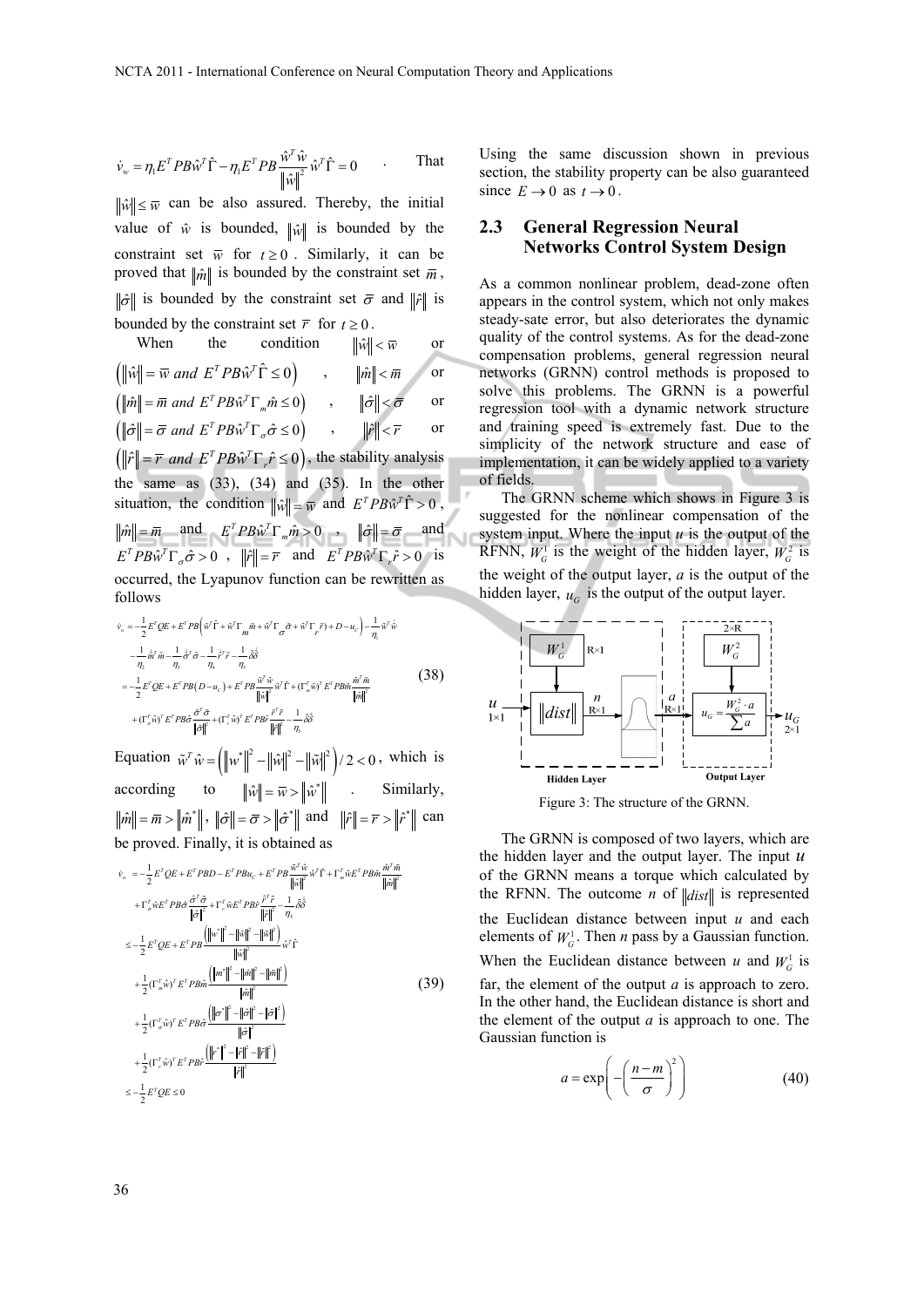-IN

Where  $m$  and  $\sigma$  are the center and the stand deviation of the Gaussian function respectively. In order to increase the discrimination and have a better performance, the stand deviation  $\sigma$  value of the Gaussian function is chose low.

The relation function of output layer can be expressed as

$$
u_G = \frac{W_G^2 \cdot a}{\sum a} \tag{41}
$$

The output vector of hidden layer *a* is multiplied with appropriate weights  $W_G^2$  to sum up for produce the output  $u_G$  of the GRNN. The output  $u_G$ composed of frequency control  $\mathbf{u}_t$  and phase control  $u_p$  is expressed as

$$
u_G = \begin{bmatrix} u_f & u_p \end{bmatrix}^T \tag{42}
$$

Applying the GRNN controller, the dead-zone of the TWUSM will be compensated as desired.

## **3 EXPERIMENTS**

SCIENCE *A*ND

To prove the feasibility of the scheme, the experiments are required. The structure of the experiment includes DSP program and hardware driving circuit. It is shown in the Figure 4. The TMS320F2812 DSP experiment board is applied as the computing core. The DSP program was coded by C language. After compile, assemble and link, the executing file will be generated by c2000 code composer (CCS), additionally the executing file was be executed in the same windows interface.



Figure 4: Experimental system of the TWUSM.

In the experiments, there are three different controllers chosen for comparison.

(i) The proposed control scheme, RFNN and GRNN controller.

(ii) The RFNN only, without GRNN controller. The control algorithm of RFNN only is the same as RFNN of the proposed control scheme.

(iii) The PI controller. The PI controller is the one of the most used controller in linear system. The control PI controller has important advantages such as simple structure and easy to design. Therefore, PI controllers are used widely in industrial application. Owing to the absence of the mathematical model of the TWUSM, the PI controller parameters are chosen by trial and error in such a way that the optimal the performance occurs at rated conditions. The block diagram of the angle control system for ultrasonic motor by PI controller shown in Figure 5. Where  $\theta$  and  $\theta$  are command and rotor angle,  $e(k)$ 

is the tracking error,  $u_f$  is the frequency command,

 $u_n$  is the phase different command, respectively. The parameters of the PI controller are selected as  $K_p = 1000$  and  $K_l = 100$ . The parameters of the PI



Figure 5: The block diagram of the dual-mode PI control.

Figures 6 to 8 show the experimental results of the proposed control scheme, the RFNN only, and the PI control respectively, for a periodic square angle command from -90 to 90 degree. Figures 9 to 11 show the experimental results of the proposed control scheme, the RFNN only, and the PI control respectively, for a sinusoidal angle command from - 90 to 90 degree. In each Figure (a) shows the TWUSM angle response and speed response. In each Figure (b) shows the angle error between angle command and angle response.

Observing the experimental results of the proposed control scheme in Figures 6 and 9, the tracking errors both can converge to an acceptable region and the control performance is excellent. The proposed controller retains control performance and has not any dead-zone in the constructed.

The experimental results of the RFNN only in Figures 7 and 10 show that the tracking error is similar to the proposed control scheme. However, the drawbacks of the RFNN controller are interfered with the dead-zone and the motor speed has the serious chattering phenomenon in slow speed nearby zero.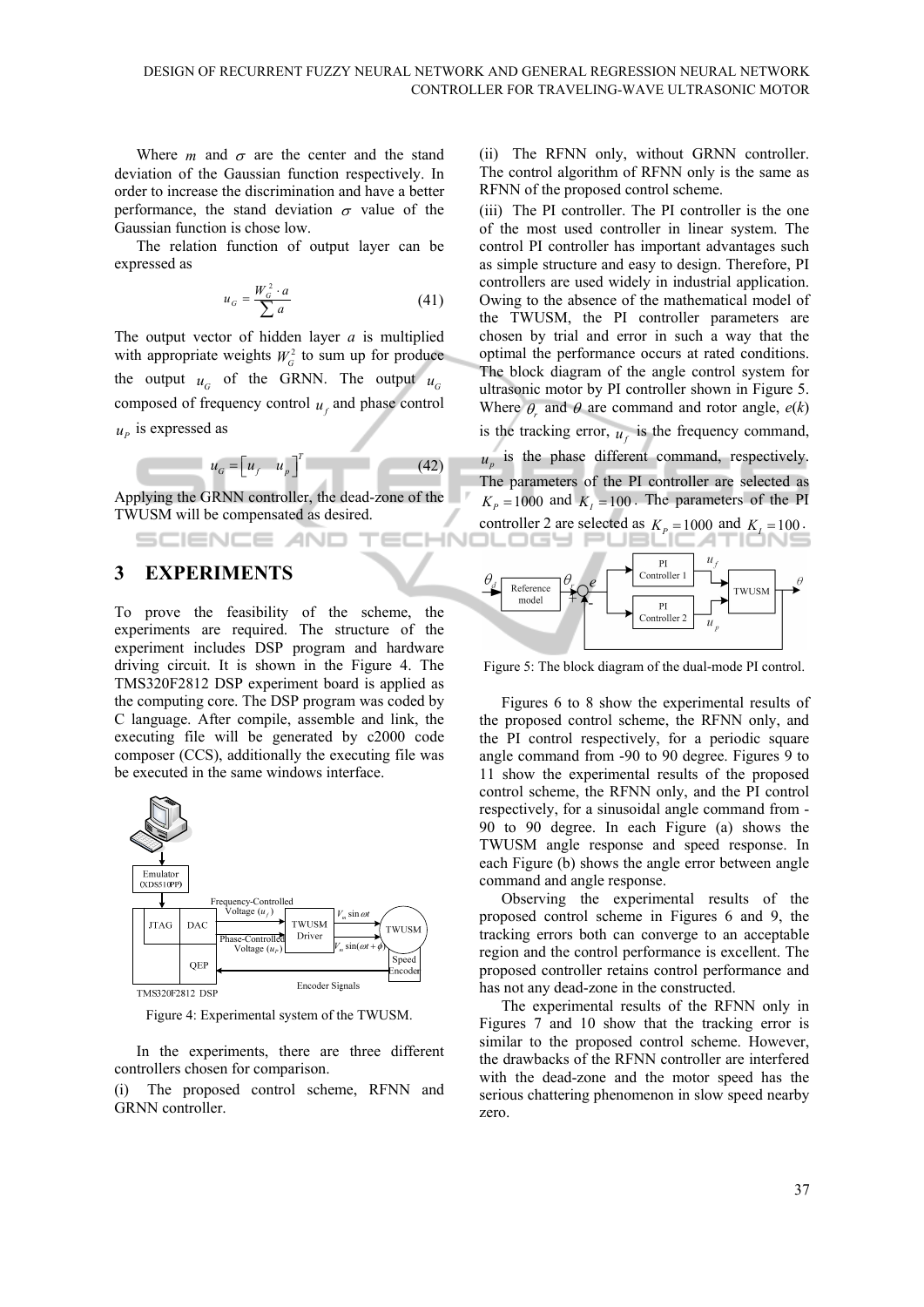

Figure 6: The experimental result of the proposed control scheme for a periodic angle square command from -90 to 90 degree.



Figure 7: The experimental result of the RFNN only for a periodic square angle command from -90 to 90 degree.

In Figures 8 and 11 illustrated that the PI controller has a chattering phenomenon like the RFNN only and larger tracking error.

## **4 CONCLUSIONS**

The proposed control scheme, RFNN and GRNN controller, has been applied to the TWUSM in the paper. Many concepts such as controller design and the stability analysis of the controller are introduced. Furthermore, experiment results are shown and proven that the proposed control scheme is feasible and the performance of the proposed method is better than the others.





Figure 9: The experimental result of the proposed control scheme for a sinusoidal angle command from -90 to 90 degree.

The proposed control scheme includes the RFNN controller and the GRNN controller. The RFNN controller is designed to track the reference angle. The variables of membership function and weights can be updated by the adaptive algorithms. Moreover, all parameters of the proposed RFNN controller are tuned in the Lyapunov sense; thus, the stability of the system can be guaranteed. In the RFNN, a compensated controller is designed to recover the residual part of approximation error. The GRNN controller is appended to the RFNN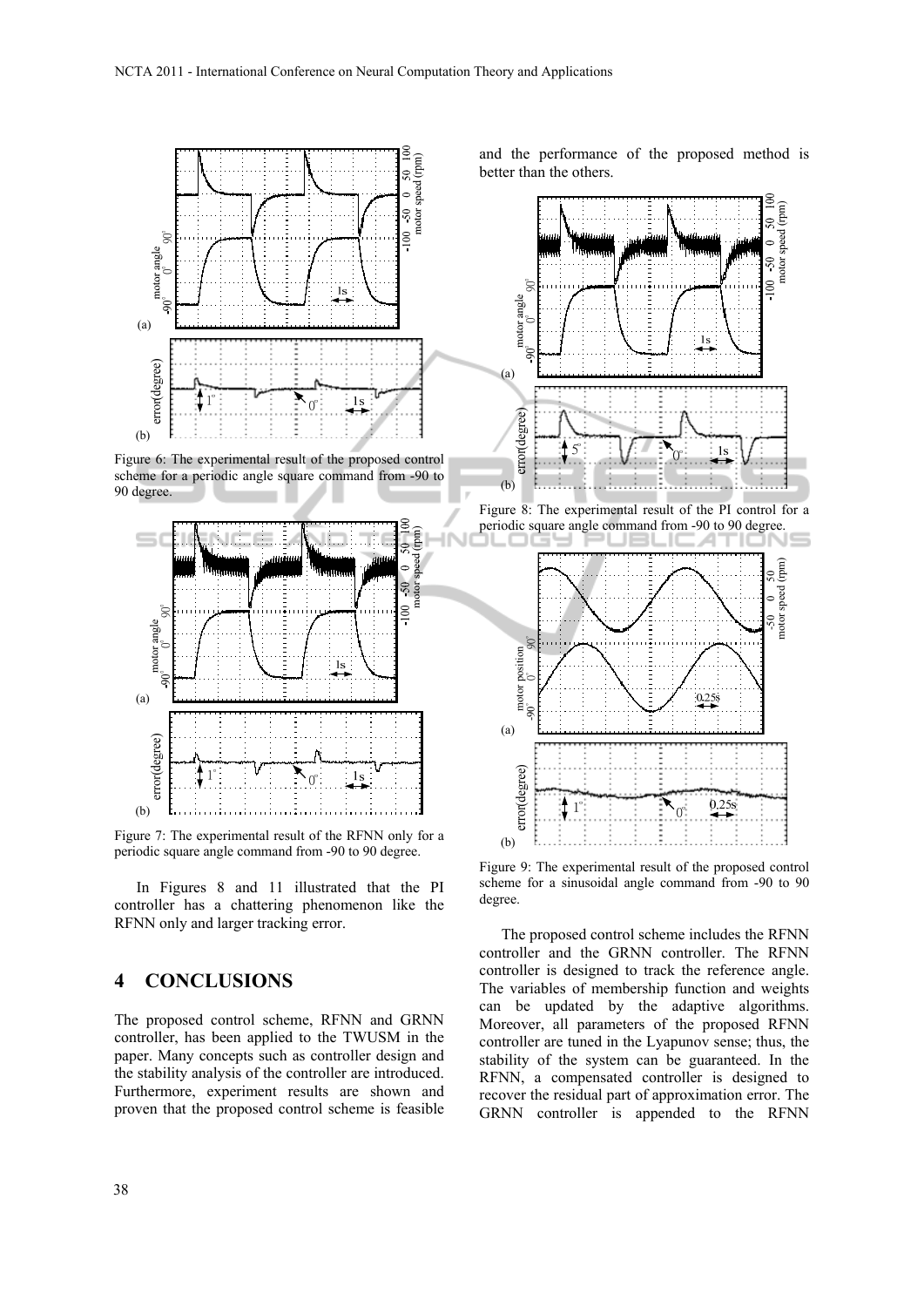controller to compensate the dead-zone of the TWUSM system using a predefined set. The GRNN controller can successfully avoid the dead-zone problem of the TWUSM. The proposed controller has been verified that it can control the system well according to the experimental results.



Figure 10: The experimental result of the RFNN only for a sinusoidal angle command from -90 to 90 degree.



Figure 11: The experimental result of the PI control for a sinusoidal angle command from -90 to 90 degree.

## **ACKNOWLEDGEMENTS**

The authors would like to express their appreciation to NSC for supporting under contact NSC 97-2221- E-168 -050 -MY3.

#### **REFERENCES**

- Sashida, T., Kenjo, T., 1993. An introduction to ultrasonic motors, *Clarendon Press*, Oxford,
- Ueha, S., Tomikawa, Y., 1993. Ultrasonic motors theory and applications, *Clarendon Press*, Oxford.
- Uchino, K., 1997. Piezoelectric actuators and ultrasonic motors, *Kluwer Academic Publishers*.
- Huafeng, L., Chunsheng, Z., Chenglin, G., 2005. Precise position control of ultrasonic motor using fuzzy control with dead-zone compensation. *J. of Electrical Engineering, vol. 56, no. 1-2, pp. 49-52*.
- Uchino, K., 1998. Piezoelectric ultrasonic motors: overview. *Smart Materials and Structures, vol. 7, pp. 273-285*.
- Chen, T. C., Yu, C. H., Tsai, M. C., 2008. A novel driver with adjustable frequency and phase for travelingwave type ultrasonic motor. *Journal of the Chinese Institute of Engineers, vol. 31, no. 4, pp. 709-713*.
- Hagood, N. W., Mcfarland, A. J., 1995. Modeling of a piezoelectric rotary ultrasonic motor. *IEEE Trans. on Ultrasonics, Ferroelectrics, and Frequency control, vol. 42, no. 2, pp. 210-224.*
- Bal, G., Bekiroglu, E., 2004. Servo speed control of traveling-wave ultrasonic motor using digital signal processor. *Sensor and Actuators A 109, pp. 212-219*.
- Bal, G., Bekiroglu, E., 2005. A highly effective load adaptive servo drive system for speed control of traveling-wave ultrasonic motor. *IEEE Trans. on Power Electronics, vol. 20, no. 5, pp. 1143-1149*.
- Alessandri, A., Cervellera, C., Sanguineti, M., 2007. Design of asymptotic estimators: an approach based on neural networks and nonlinear programming. *IEEE Trans. on Neural Networks, vol. 18, no. 1, pp. 86-96*.
- Liu, M., 2007. Delayed standard neural network models for control systems. *IEEE Trans. on Neural Networks, vol. 18, no. 5, pp. 1376-1391*.
- Abiyev, R. H., Kaynak, O., 2008. Fuzzy Wavelet Neural Networks for Identification and Control of Dynamic Plants-A Novel Structure and a Comparative Study. *IEEE Trans. on Industrial Electronics, vol. 55, no.8, pp. 3133-3140*.
- Lin, C. M., Hsu, C. F., 2005. Recurrent neural network based adaptive -backstepping control for induction servomotors. *IEEE Trans. on Industrial Electronics, vol. 52, no. 6, pp. 1677-1684*.
- Ku C. C., Lee, K. Y., 1995. Diagonal recurrent neural networks for dynamic systems control. *IEEE Trans. on Neural Networks, vol. 6, no. 1, pp. 144-156*.
- Juang, C. F., Huang, R. B., Lin, Y. Y., 2009. A Recurrent Self-Evolving Interval Type-2 Fuzzy Neural Network for Dynamic System Processing. *IEEE Trans. on Fuzzy Systems, vol. 17, no. 5, pp. 1092-1105*.
- Stavrakouds, D. G., Theochairs, J. B., 2007. Pipelined Recurrent Fuzzy Neural Networks for Nonlinear Adaptive Speech Prediction. *IEEE Trans. on Systems, Man and Cybernetics, Part B, vol. 37, no. 5, pp. 1305- 1320*.